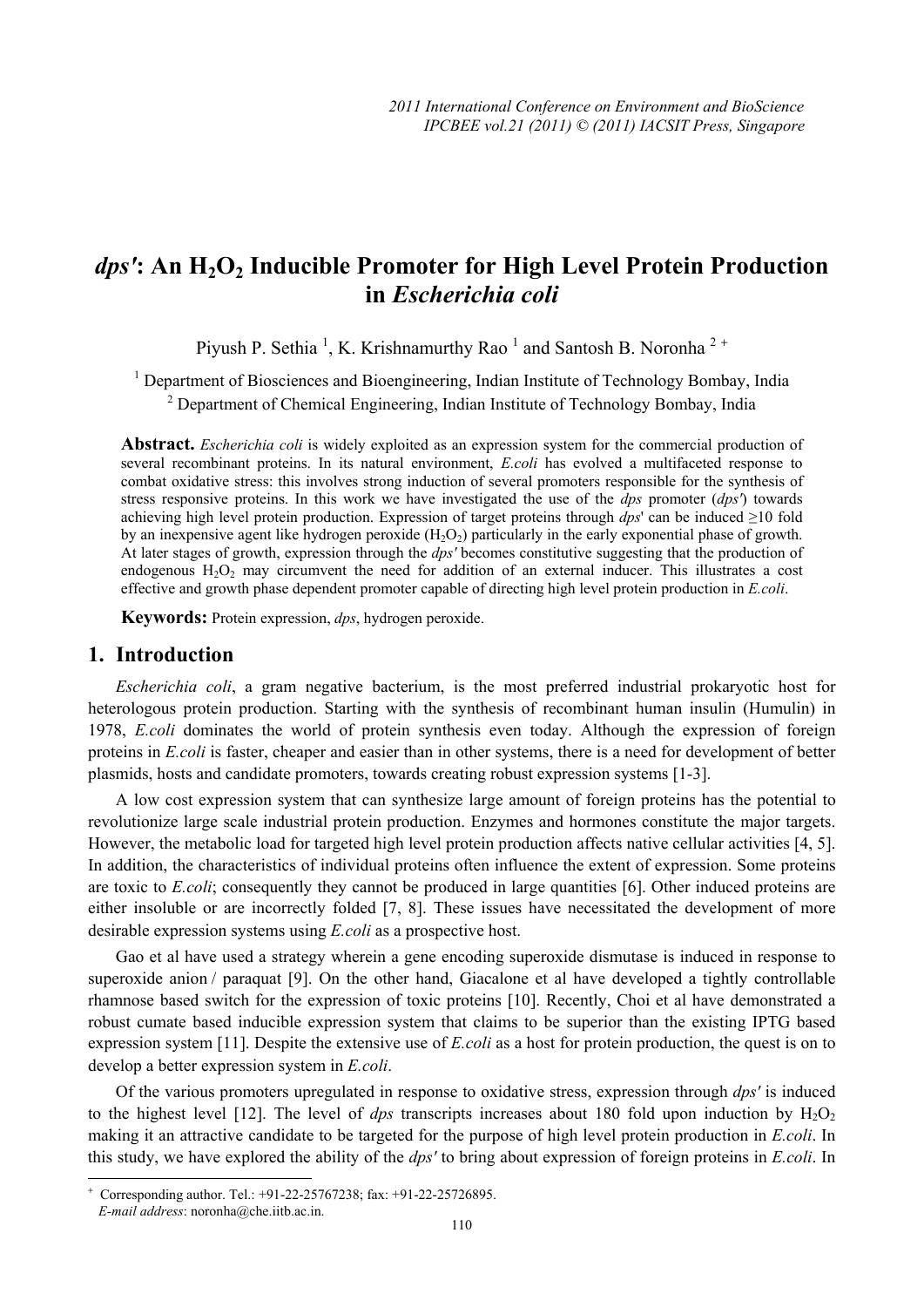its natural context, the *dps* gene product (Dps) serves three basic functions; it acts as an iron storage protein, as a centre for ferroxidase activity, and protects the cells from harmful oxidative radicals by non-specifically binding the DNA [13, 14]. Dps is only the second known unstable *E.coli* protein (the first being  $\sigma^s$ ) to be stabilized in accordance with starvation and oxidative stress signals encountered during physiological cell growth. Expression through *dps'* varies in accordance with internal metabolic activities and the surrounding *milieu* [15, 16]. This results in *dps'* exhibiting a differential expression profile as the culture progresses through various phases of growth. Also, expression of *dps* increases considerably when the cells are exposed to H<sub>2</sub>O<sub>2</sub> [12]. This increase in expression is attributed to oxidation of the regulatory protein OxyR by H<sub>2</sub>O<sub>2</sub>. which subsequently acts as a transcriptional activator for the expression of *dps gene*.

We have used *E.coli* β-galactosidase protein as a reporter to monitor the expression through *dps'* - under influence of  $H_2O_2$  - at the early and mid exponential phases of growth. β-galactosidase activity profile was correlated with the relative presence of β-galactosidase protein in soluble/insoluble fractions of cell lysate as observed using SDS-PAGE. The results obtained were further confirmed by using *Zymomonas mobilis* pyruvate decarboxylase (*Zm*PDC) as a heterologous target protein which was expressed under the control of *dps'*.

## **2. Materials and Methods**

All studies were performed in *E.coli* MG1655 Δ*lac*, obtained as a gift from Dr. D. J. Jin, NIH. The translational fusion vector pRB381, housing a promoter-less *lacZ* gene, was used to study the expression pattern through the *dps'* [17]. The upstream promoter region of *dps* (-197 to +5 from the translational start site of *dps*) was PCR amplified (*Techne TC-312 Thermocycler*) using the primers AACTGCAGCGAAAATTCCTGGCGAGCAGATAAAT and GCTCTAGACTCATAATTTCATATCCTCTT -GATG and was cloned in-frame with *lacZ* (encoding β-galactosidase) in pRB381 to give rise to pRB381 *dps'*-*lacZ*. Subsequently, the gene encoding *Zm*PDC (*pdc*) was PCR amplified from the vector construct pET43.1b-*Zm*PDC (Lab Stock) using the two primers ACTAGTCTAGACAGTTATACTGTCGGTACCTATT -TAG and AACCGGAATTCCTAGAGGAGCTTGTTAACAGGC and was cloned in-frame with *dps'* thus replacing the *lacZ* gene from pRB381-*dps'*-*lacZ* to give rise to pRB381-*dps'*-*pdc* [18]. These constructs were then transformed into the host and were used to monitor the effects of hydrogen peroxide induction upon the expression through *dps'* at different time points.

*E.coli* cells were cultivated in Luria Bertani (LB) broth containing 100μg/mL ampicillin at 37<sup>0</sup>C under shaking conditions (250 rpm) and were challenged with  $1 \text{m} \text{M H}_2\text{O}_2$  (*S. D. Fine-Chem Ltd.*) at either the early exponential phase (3 hrs.) or the mid exponential phase (6 hrs.) of growth. Samples were taken 20 minutes after the addition of  $H_2O_2$ . The cells were washed and resuspended in 50mM Tris buffer, subjected to sonication (*Equitron*<sup>®</sup> 100W) for 5 cycles of 10 seconds each and centrifuged at 12,000 rpm /  $4^{\circ}$ C / 5 minutes. The supernatent (soluble fraction) was decanted into another tube and the pellet (insoluble fraction) was then washed once again with 50mM Tris buffer. Both supernatant and pellet were subjected to SDS-PAGE [19] and the gels were subsequently stained with Coomassie Brilliant Blue R-250. Densitometry studies were performed using ImageJ (version 1.42i, NIH, USA).

The β-galactosidase assay was performed as per the standard protocol [20]. β-galactosidase activity is measured in terms of Miller Units (MU). Readings plotted on graphs represent an average of three independent experiments and error bars represent the respective standard deviations.

# **3. Results and Discussion**

As a first step towards attaining heterologous protein production, *E.coli* MG1655 Δ*lac* cells harboring the reporter fusion construct pRB381-*dps'*-*lacZ* were grown and challenged with  $H_2O_2$  at the early (3 hrs.) and mid (6 hrs.) exponential phase to check for  $H_2O_2$  mediated induction of protein expression. Cell lysates obtained from these induced cultures were subjected to SDS-PAGE analysis to study the behavior of host cells in response to H<sub>2</sub>O<sub>2</sub> stress. The 3 hrs. old culture challenged with 1mM H<sub>2</sub>O<sub>2</sub> showed  $\geq$ 10 fold increase in the amount of target protein - β-galactosidase - being synthesized (Fig. 1, lanes 1 and 2). A large portion of β-galactosidase synthesized by the 3 hrs. old  $H_2O_2$  induced culture, and also by the 6 hrs. old induced/uninduced culture, was found to be present in the insoluble fraction. Soluble fraction of cell lysate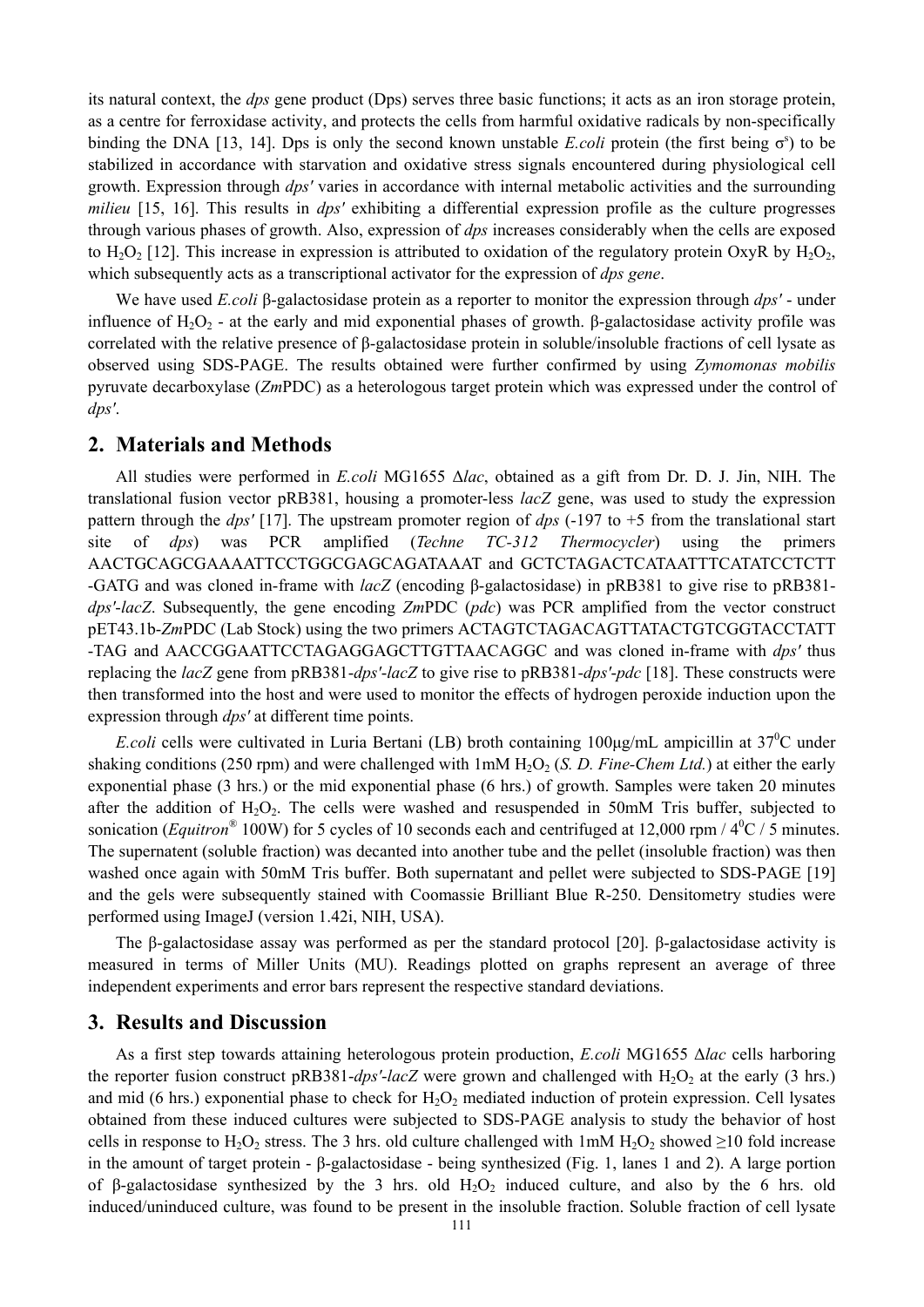obtained from the 3 hrs. old culture comprised only a small amount of protein (data not shown). Once the culture reaches mid exponential phase of growth, gene expression through *dps'* becomes constitutive thus resulting in similar levels of expression for both the untreated and the  $H_2O_2$  treated cells. This suggests that heterologous protein synthesis proceeds without the need for exogenous  $H_2O_2$  to be added to the growth medium.



Fig. 1: SDS-PAGE profile of insoluble fraction of cell lysates obtained from  $H_2O_2$  treated/untreated early and mid exponential phase cultures expressing β-galactosidase.

*E.coli* MG1655 Δ*lac*/pRB381-*dps'*-*lacZ* was further checked for induction of promoter expression upon exposure to  $H_2O_2$  by measuring the β-galactosidase activity. The growth curve and the corresponding βgalactosidase activity profile are shown as a function of time in Fig. 2. The level of β-galactosidase activity varies as the culture goes through different phases of growth and it reaches a maximum at  $\sim$ 8 hrs. This variation in β-galactosidase activity levels could be attributed to the internal cellular mechanisms involved in regulation of expression of the *dps'* [14, 15]. Upon induction by  $H_2O_2$  at the early (data not shown) or mid exponential phase (Fig. 2B), no significant increase in the level of β-galactosidase activity could be observed.



Fig. 2: Growth curve (A) and corresponding β-galactosidase activity (B) of *E.coli* MG1655 Δ*lac*/pRB381-*dps'*-*lacZ* treated ( $\bullet$ ) or untreated ( $\bullet$ ) with H<sub>2</sub>O<sub>2</sub>. An arrow pointing downward indicates the time at which H<sub>2</sub>O<sub>2</sub> pulse was added.

 These results are not in contraction with those in Fig. 1. As observed from Fig. 1, most of the protein (βgalactosidase) synthesized is directed into inclusion bodies which constitutes insoluble fraction of the cell lysate. This suggests that the level of expression of target protein was high enough to probably direct βgalactosidase synthesized to the inclusion bodies due to which the distinct induction pattern observed at protein level (Fig. 1) could not be observed at the activity level (Fig. 2B). This is a common problem encountered while expressing proteins in large quantities which results in improper folding and aggregation of proteins thereby affecting the overall protein activity [21]. In fact the actual β-galactosidase activity levels, accounting additionally for the majority of protein activity which is lost as inclusion bodies in the insoluble fraction of cell lysate, could be much higher than the observed levels. Under the control of *dps'*, βgalactosidase activity reaches a maximum of  $~80,000$  MU as the cells pass through late exponential phase and approach the stationary phase of growth.

Functioning of this expression system was further confirmed using *Zm*PDC as a heterologous protein being synthesized under the influence of *dps'* (pRB381-*dps'*-*pdc*). The SDS-PAGE profile of *Zm*PDC observed in Fig. 3 (insoluble fraction of cell lysate) confirmed the  $H_2O_2$  based induction of the early exponential phase culture of *E.coli*. The amount of protein synthesized using *dps'* was estimated to be induced by ≥10 fold upon addition of 1mM  $H_2O_2$ . Also, as observed in case of pRB381-*dps'*-*lacZ* (Fig. 1), there was no significant induction observed when the culture grown to mid exponential phase was treated with  $1mM H_2O_2$ .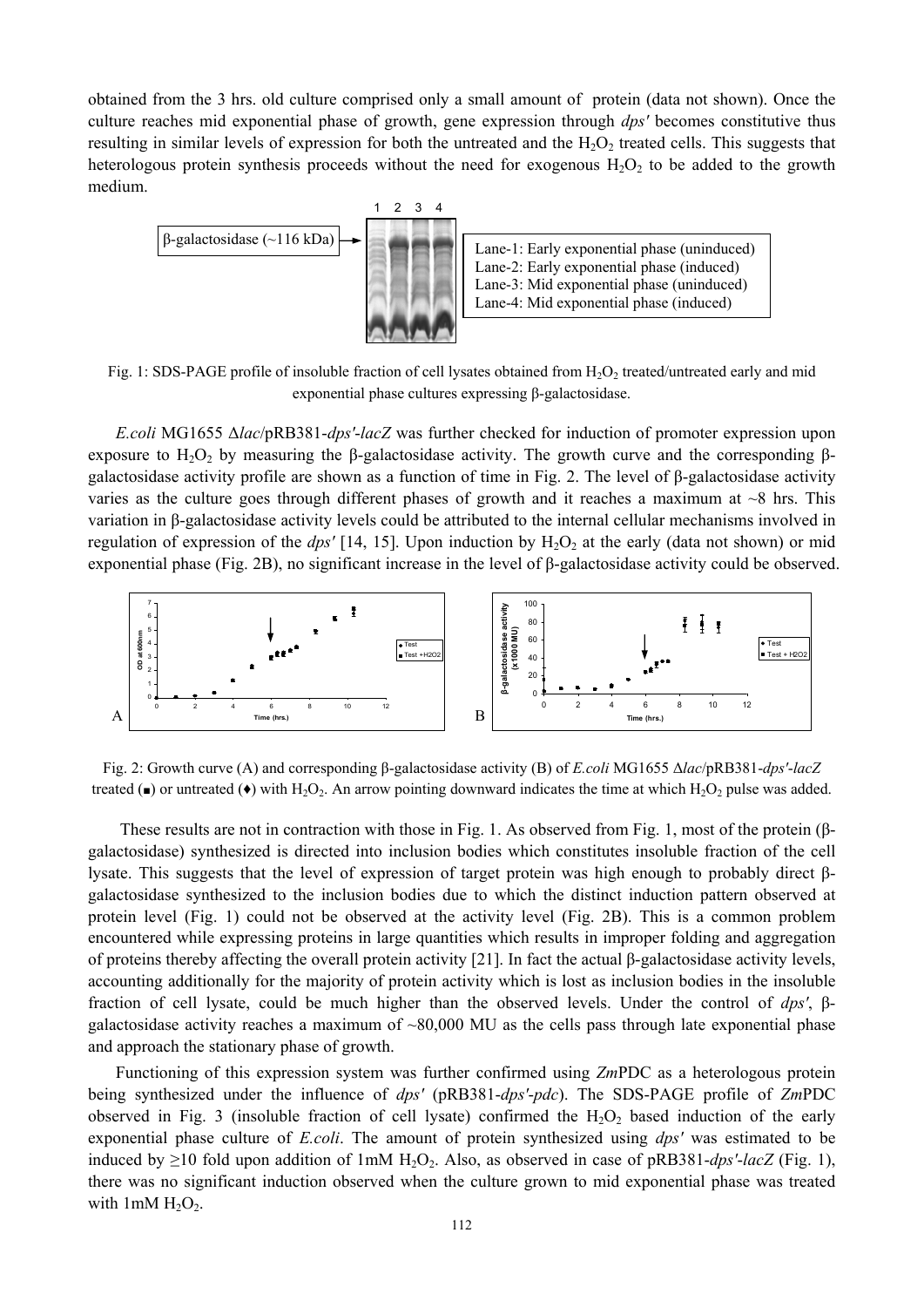

Fig. 3: SDS-PAGE profile of insoluble fraction of cell lysates obtained from  $H_2O_2$  treated/untreated early and mid exponential phase cultures expressing *Zm*PDC.

Significant induction of gene expression during early exponential phase is of great advantage while dealing with synthesis of proteins that pose problems during purification and/or downstream processing. This is due to the presence of certain growth phase specific proteins that get expressed highly during the mid/late exponential or stationary phase of growth [22, 23]. Furthermore, it is highly advantageous for the large scale production of proteins that are potentially toxic to the cells and demand an alarming rate of synthesis so that host cells could accumulate maximum amount of protein before the toxic effect of target protein is triggered [6, 10]. A 10 fold increase in the production of such toxic proteins could be largely beneficial at the commercial scale.

Interestingly, as observed from Fig. 1 and Fig. 3, the amount of protein expressed in  $H_2O_2$  treated 3 hrs. old culture was equivalent to that of the uninduced/induced 6 hrs. old culture.  $H_2O_2$  constitutes a prominent factor responsible for oxidation of a transcriptional activator - OxyR - which in turn activates transcription through the *dps'*. In the case of cells growing in mid exponential phase, endogenously generated  $H_2O_2$  would possibly have accumulated to a level equivalent to that in case of  $H_2O_2$  treated early exponential phase cells [24]. Consequently, the magnitude of expression through *dps'* is perceived to be similar. However, even in the case of early exponential phase culture, a time lapse of  $\sim$ 20 minutes is required for the cells to sense oxidative stress signal (H<sub>2</sub>O<sub>2</sub>) from their surrounding *milieu* and ultimately transform it to achieve induction of protein synthesis through the *dps'*.

Unlike other commercially explored inducers viz. IPTG or Cumate,  $H_2O_2$  is spontaneously degraded by host cells thus eliminating the additional burden to be dealt with during the process of downstream processing and/or subsequent purification of the target protein. It renders the amount of protein synthesized to be an exclusive function of biomass being accumulated during the bacterial growth. In other words, more the biomass higher will be the yield.

### **4. Conclusion**

We have developed a simple and cheap  $H_2O_2$  inducible plasmid based expression system that can be used for large scale production of heterologous proteins in *Escherichia coli*. Expression of foreign proteins can be induced in the early exponential phase by addition of low levels of H<sub>2</sub>O<sub>2</sub> with ≥10 fold induction of protein synthesis occurring within 20 minutes of addition. It has a propensity towards becoming a constitutive expression system as the cells reach mid/late exponential phase of growth thus leading to expression of target proteins without the need for purposeful addition of exogenous  $H_2O_2$ . In other words, induction naturally triggers on once biomass had been accumulated.

# **5. Acknowledgements**

We thank Prof. Ding Jun Jin, NCI Frederick, NIH for providing us the strain *E.coli* K-12 MG1655 *lacX74* (DJ480) referred here as *E.coli* MG1655 Δ*lac*. Also, P.P.S. thanks CSIR for a fellowship.

#### **6. References**

[1] G. Hannig, and S. C. Makrides. Strategies for optimizing heterologous protein expression in *Escherichia coli*. *Trends Biotechnol.* 1998. **16**: 54-60.